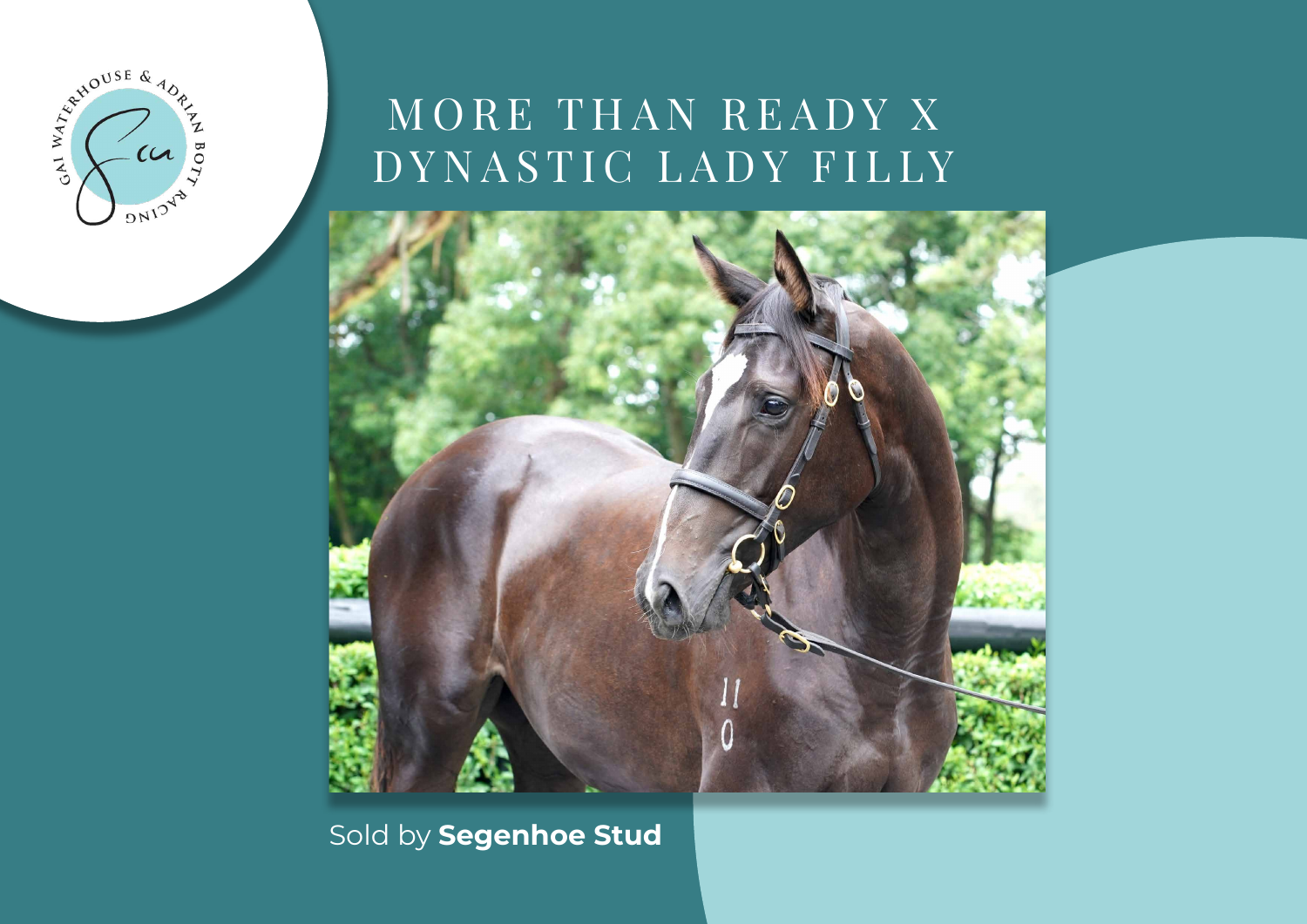## MORE THAN READY X DYNASTIC LADY

"This filly just took our breath away with how much she looked like her sire - a quality you love to see. She just oozes class and strength and is beautifully put together." – AB





This free moving filly walks with poise and grace, with a smooth, overstep walk. Her shuttling sire, More Than Ready has really made a mark in the stallion ranks, with champion progeny including brilliant fillies and mares, the **eight-time Group 1 winner and \$4.5 million earner, More Joyous**, multiple **Group 1 winner Samaready** and stallions Sebring and Prized Icon.

This filly's damline is just as deep as her sire's, with Fastent Rock being the broodmare sire of **G1 Lightning S. winner Gytrash and G1 TJ Smith S. winner Santa Ana Lane.** A full-sister to the dam Age Of Fire, who is a Group 1 winner in New Zealand. With s**trong hindquarters and shoulders** coupled with a deep chest and a kind head, she will be sure to turn heads in the yard and winner's circle of the future.